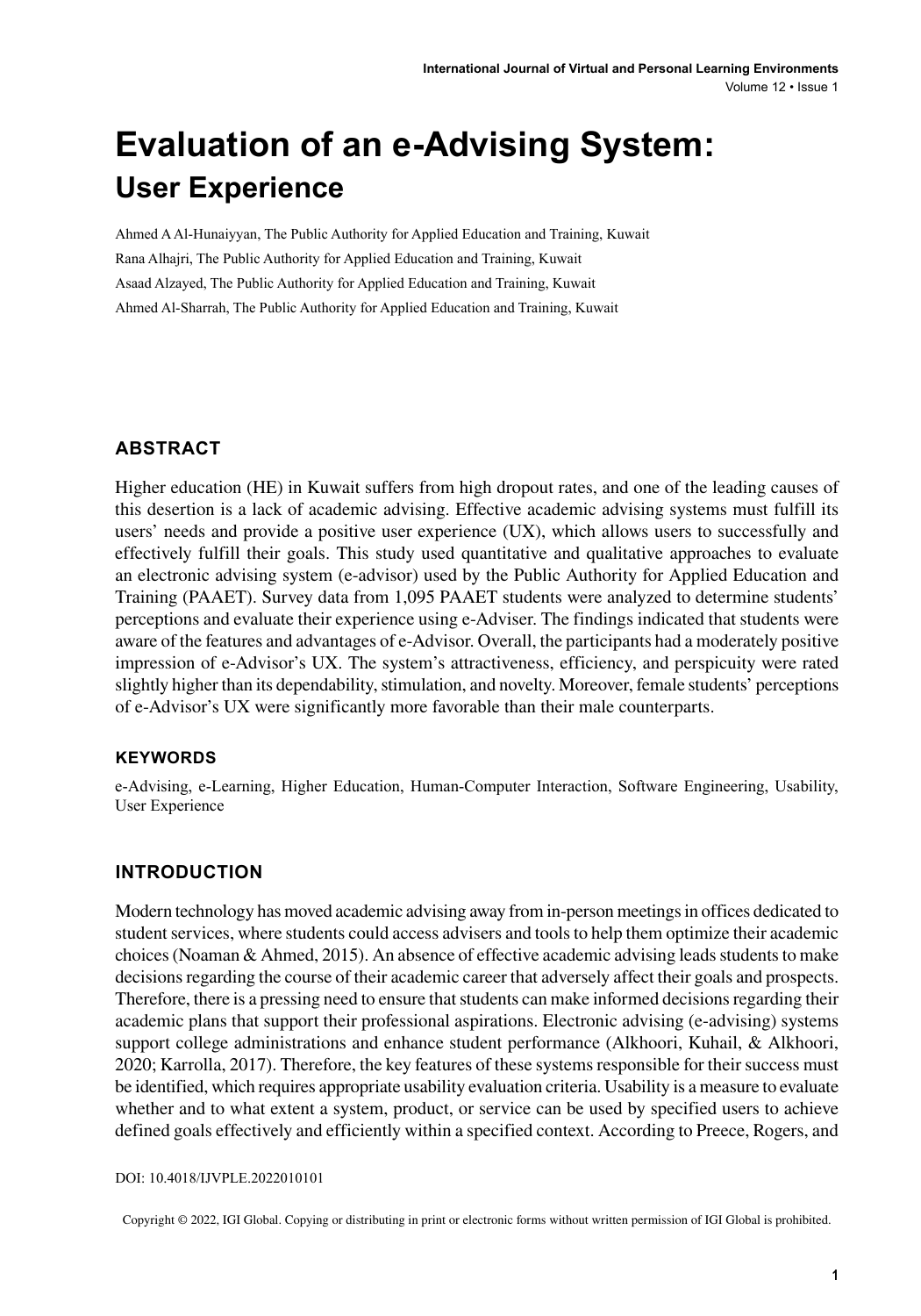Sharp (2015), usability includes factors that ensure a system is efficient, easy to use, and pleasant from the user's perspective. Recently, the concept of user experience (UX) has gained considerable attention in academia and industry and become a key figure that represents a crucial aspect of the success of systems or products (Hinderks, Schrepp, Mayoa, Escalona, & Thomaschewski, 2019).

While the literature contains studies that evaluate the UXs of many different types of information systems, no studies investigate the systems designed to support academic services (Demirkola  $\&$ Seneler, 2019). Usable academic advising systems are essential; however, little research was conducted on this topic, especially at Arab Universities, particularly in the State of Kuwait. In addition, some usability studies fail to consider UX in the analysis and development of such systems. To fill this gap, thisstudy uses an adapted version of the User Experience Questionnaire (UEQ) to assessthe UX of an e-advising system within thisspecific academic and cultural context (User Experience Questionnaire (UEQ)) available at www.ueq-online.org. Hinderks et al. (2019) determined that the UEQ reliably depicts six dimensions of UX including *Attractiveness* "the product should look attractive, enjoyable, friendly and pleasant"; *Efficiency* "the user should perform tasks with the product fast, efficient and in a pragmatic way"; *Perspicuity* "the product should be easy to understand, clear, simple, and easy to learn"; *Dependability* "the interaction with the product should be predictable, secure and meets my expectations"; *Stimulation* "using the product should be interesting, exciting and motivating"; and *Novelty* "the product should be innovative, inventive and creatively designed". This adapted questionnaire was used to elucidate students' perceptions and UX of the e-advising system used at the five colleges of the Public Authority for Applied Education and Training (PAAET), a higher education (HE) institute in Kuwait. PAAET developed and implemented an e-advising system (e-Advisor) that works together with traditional, paper-based, face-to-face academic advising. This system was implemented in 2016 and, in the four years since then, over 40,000 students have used e-Advisor. This pioneer study investigates the application of an e-advisory system within the unexplored context of Kuwait, where the little research that has been conducted focuses largely on gender differences UX. The findings from this study can inform system developers of relevant growth opportunities that can improve future versions of e-Advisor. These improvements will not only enhance the efficiency and attractiveness of e-advising systems but also improve users' interactions with the system and enhance their perceptions of its associated functions (Morville, 2014).

Regarding gender differences in the use of technology, especially in a conservative society like Kuwait, Al-Kandari et al. (2017) highlight the collectivist nature of Kuwaiti culture in which people mainly devote their time to family, friends, and social obligations (Al-Kandari, Al-Sumait, & Al-Hunaiyyan, 2017). As such, one would expect male and female Kuwaiti citizens to both use online applications primarily as social links in response to the limiting conservative cultural environment (Sharif & Al-Kandari, 2010). A similar study by Al-Hunaiyyan, Al-Sharhan, & Alhajri (2017) found significant gender and age-based differences and identified some social and cultural issues that may act as barriers to online learning implementation. Technology use might differ between men and women due to societal norms. Synthesizing this sensitivity, gender, and culture is essential toward understanding the impact of living in a conservative society in this modern era of pervasive technology and software usage. Boy (2017) conceptualizes UX as a subjective indicator based on users' perceptions, which can differ widely, particularly according to age and gender (Boy, 2017). It is pertinent to evaluate UX according to gender, age, background, and culture (Prayaq, 2019). Thus, this study aims to investigate gender differences in the UX of academic e-advising systems, and tests the following six hypotheses:

- H1: There are significant differences between male and female students' perceptions of e-Advisor's *attractiveness*.
- H2: There are significant differences between male and female students' perceptions of e-Advisor's *efficiency*.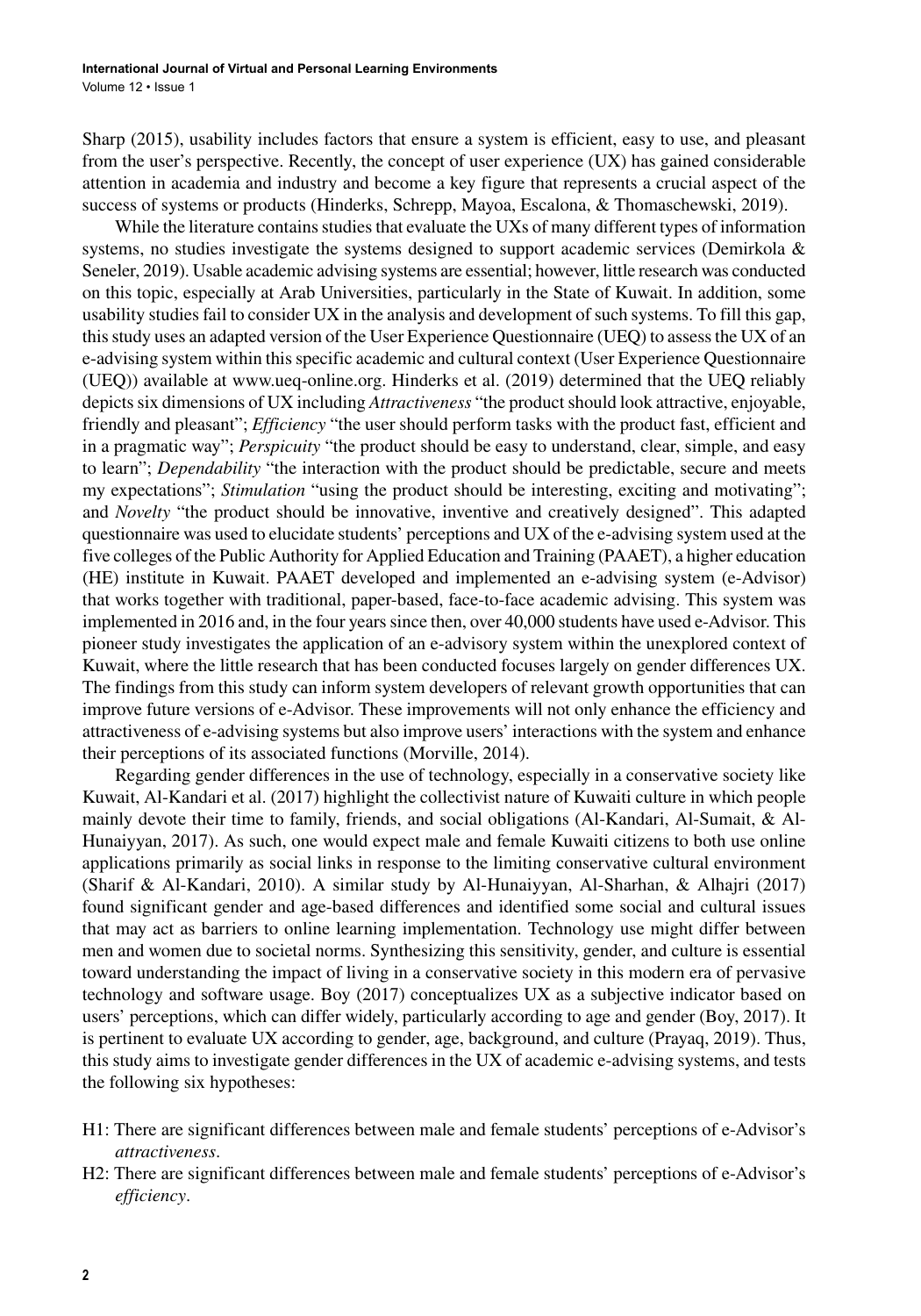15 more pages are available in the full version of this document, which may be purchased using the "Add to Cart" button on the publisher's webpage: [www.igi](http://www.igi-global.com/article/evaluation-of-an-e-advising-system/284935)[global.com/article/evaluation-of-an-e-advising](http://www.igi-global.com/article/evaluation-of-an-e-advising-system/284935)[system/284935](http://www.igi-global.com/article/evaluation-of-an-e-advising-system/284935)

## Related Content

#### Learner Acceptance of Using Virtual Patient Encounters to Train Foreign Healthcare Professionals in Swedish

Uno G. H. Fors and Olivier Courteille (2014). International Journal of Virtual and Personal Learning Environments (pp. 18-32).

[www.irma-international.org/article/learner-acceptance-of-using-virtual-patient-encounters-to](http://www.irma-international.org/article/learner-acceptance-of-using-virtual-patient-encounters-to-train-foreign-healthcare-professionals-in-swedish/132855)[train-foreign-healthcare-professionals-in-swedish/132855](http://www.irma-international.org/article/learner-acceptance-of-using-virtual-patient-encounters-to-train-foreign-healthcare-professionals-in-swedish/132855)

#### Towards Increasing the Efficiency of E-Learning Systems Using Recommendation System Approach

Zameer Gulzar, L. Arun Raj and A. Anny Leema (2020). Utilizing Educational Data Mining Techniques for Improved Learning: Emerging Research and Opportunities (pp. 35-55).

[www.irma-international.org/chapter/towards-increasing-the-efficiency-of-e-learning-systems](http://www.irma-international.org/chapter/towards-increasing-the-efficiency-of-e-learning-systems-using-recommendation-system-approach/235881)[using-recommendation-system-approach/235881](http://www.irma-international.org/chapter/towards-increasing-the-efficiency-of-e-learning-systems-using-recommendation-system-approach/235881)

#### Constructivism in Synchronous and Asynchronous Virtual Learning Environments for a Research Methods Course

Kenneth David Strang (2011). International Journal of Virtual and Personal Learning Environments (pp. 50-63).

[www.irma-international.org/article/constructivism-synchronous-asynchronous-virtual](http://www.irma-international.org/article/constructivism-synchronous-asynchronous-virtual-learning/55936)[learning/55936](http://www.irma-international.org/article/constructivism-synchronous-asynchronous-virtual-learning/55936)

## E-Mail Interviews with Senior Legal Professional Women in Australia: Examining Computer-Mediated Communication

Angela Ragusa and Philip Groves (2010). Interaction in Communication Technologies and Virtual Learning Environments: Human Factors (pp. 38-56). [www.irma-international.org/chapter/mail-interviews-senior-legal-professional/40473](http://www.irma-international.org/chapter/mail-interviews-senior-legal-professional/40473)